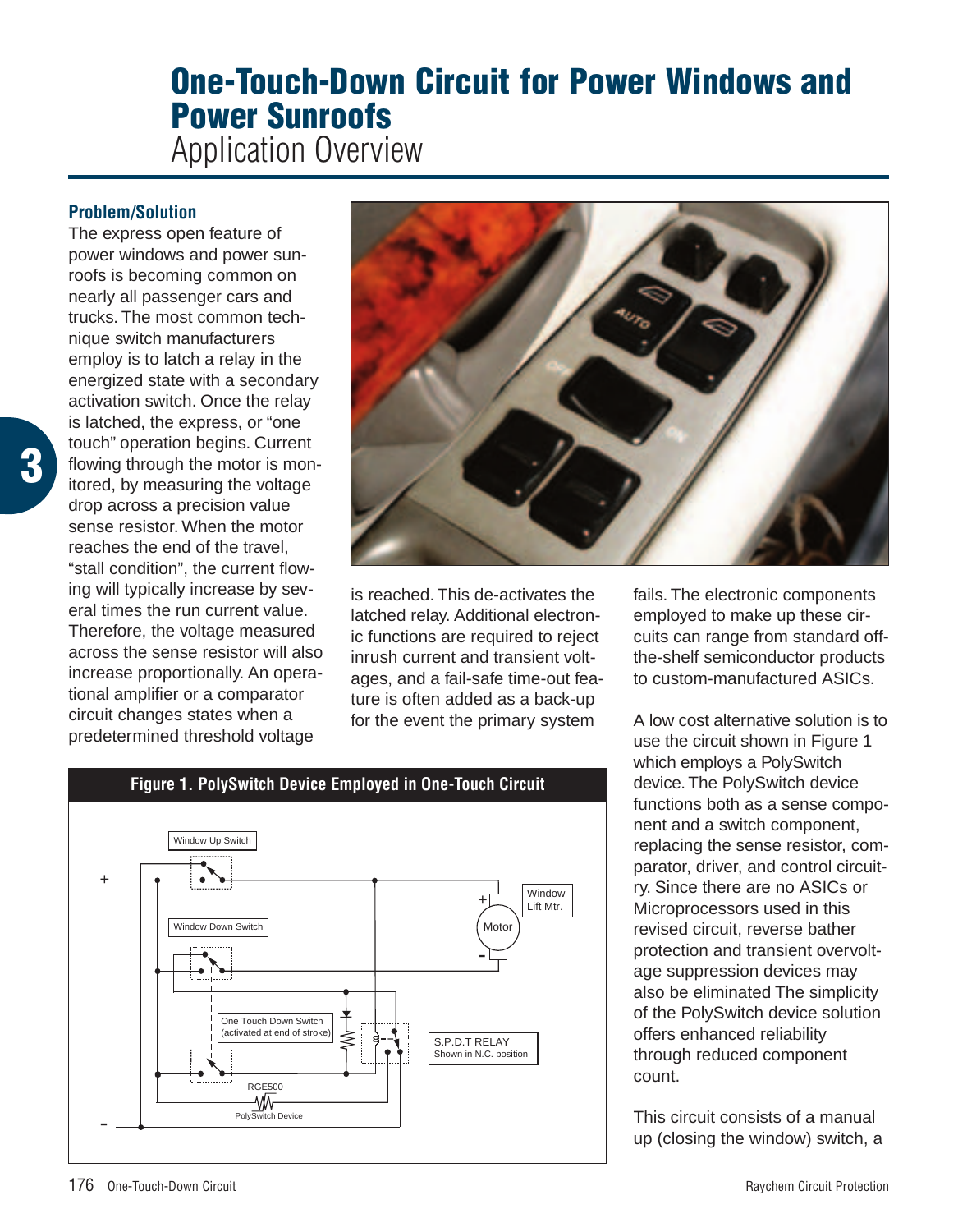## **Automotive**

#### **Figure 2. Motor Rotating in Upward Direction**



manual down (opening the window) switch, an auto-down initiate switch, a low current blocking diode, a resistor, and a singlepole-double-throw (SPDT) relay. The manual up and down switch is mechanically interconnected to provide a mutually exclusive operation. The auto down switch is mechanically interconnected to the manual down switch, and is activated at the end of travel in a mutually inclusive operation with the manual down switch.

Both motor terminals are connected to the negative terminal of the power supply (vehicle battery) when none of the switches is activated. When the manual up switch is activated, the positive terminal of the power supply is connected to the positive terminal of the motor, and the negative terminal of the motor is connected to the negative terminal of the power supply. The motor will rotate in the upward direction (Figure 2).

When the manual down switch is activated, the positive terminal of the power supply is connected to the negative terminal of the motor, and the negative terminal of the motor is connected to the positive terminal of the power supply. The motor will rotate in the downward direction (Figure 3).

When the auto down switch is activated, the relay coil will be energized connecting the positive terminal of the power supply through the PolySwitch device to

the normally open contacts of the relay. The diode and resistor provide a current path to "latch" the relay in it's energized state (Figure 4). The negative terminal of the power supply is connected to the negative terminal of the relay coil through the normally closed contacts of the manual up switch.

When the manual down and auto-down switches are released, the positive terminal of the power supply maintains its connection to the negative terminal of the motor but is now connected through the PolySwitch device and the latched relay contacts (Figure 5).

When the motor reaches the end of travel and stalls, the current will be increased by up to four times the normal running current of the motor. This causes the PolySwitch device to heat-up and increase in resistance (due to its PTC characteristic). As the PolySwitch device heats, the voltage drop across it increases and the voltage across the relay coil drops. Once the voltage across



**3**